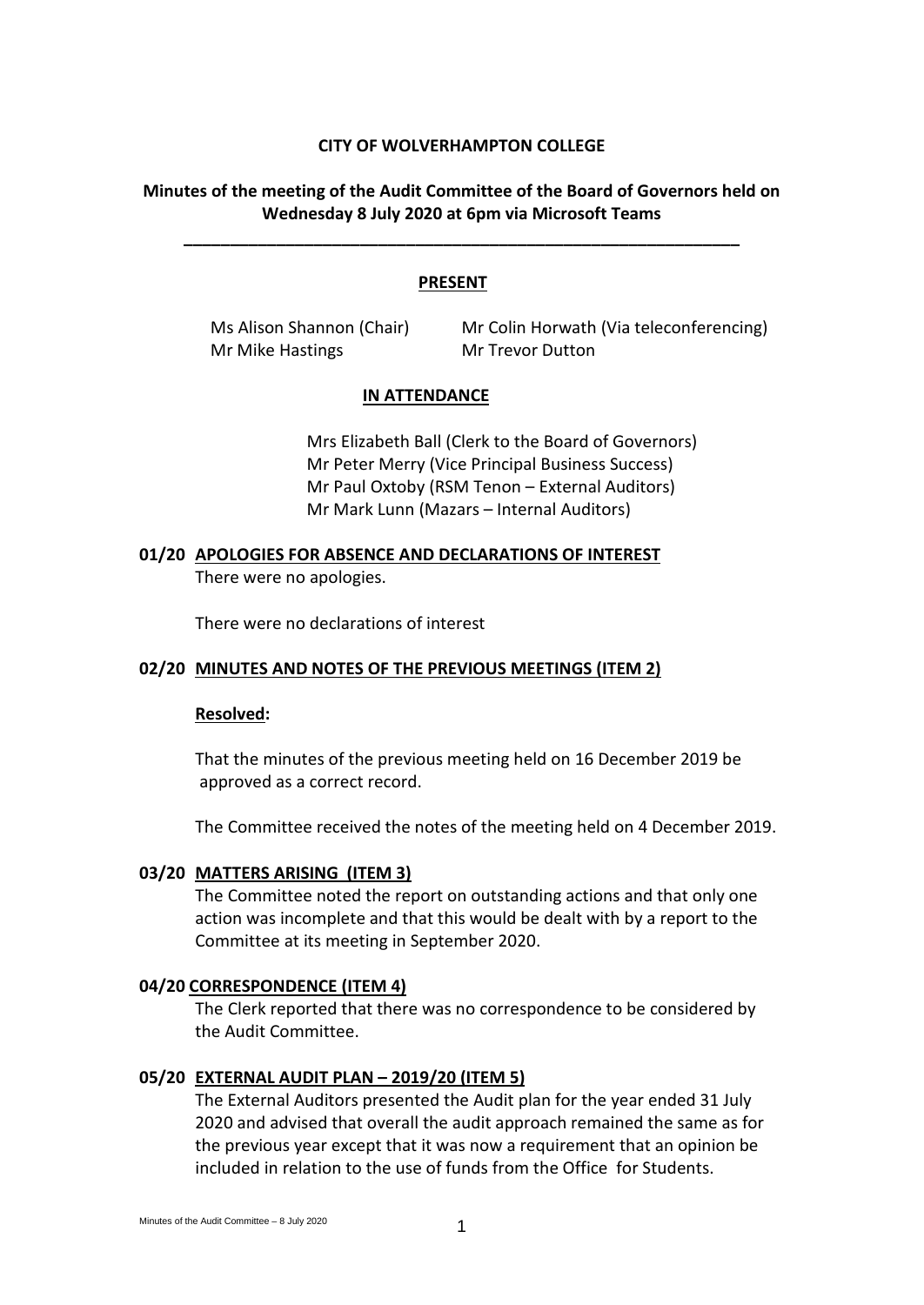The Committee was also advised that the scope of the audit has been extended to include the College's subsidiary company.

In relation to regularity, the External Auditor advised that further guidance from the ESFA has yet to be published and that there has been consultation about whether the requirements will be extended.

The Committee noted the indicative timetable for the audit which was set out in the plan and that whilst the aim would be to report as usual to the meeting of the Audit Committee in December, the agency has been discussing with a number of audit firms whether the December deadline is achieveable or should be extended.

It was reported that the expectation is that the audit will be carried out remotely and to support this, the intention is to carry out some of the work as soon as possible.

The External Auditor confirmed that whilst the key risks had not changed, there were two in particular which would be a particular focus: income recongnition and going concern.

In relation to income recongnition it was noted that whilst the funding agency had relaxed some of the requirements related to the Adult Education Budget it was possible that the agency will check not only that income has been received, but that the College has complied with the caveat relating to online learning.

It was also reported that the process relating to going concern would be more intense and this will be subject to a second partner review particularly as many economic factors are now outside the College's control.

The Committee noted that the fee for the audit had not increased from last year, but did now include the fee in relation to the subsidiary company.

The External Auditors confirmed that they did not foresee that the going concern review would incur additional cost but if additional work was required, the College would be informed before this was carried out.

The Vice Principal Business Success reported that whilst going concern will be a focus, the position will have changed by the time the audit takes place and there will be a continued dialogue with Governors about the types of relief that can be applied for from the funding agency and central Government.

The Committee noted the report provided by the External Auditors on emerging issue and recommended that this be shared with other members of the Board of Governors. **Recommendation:**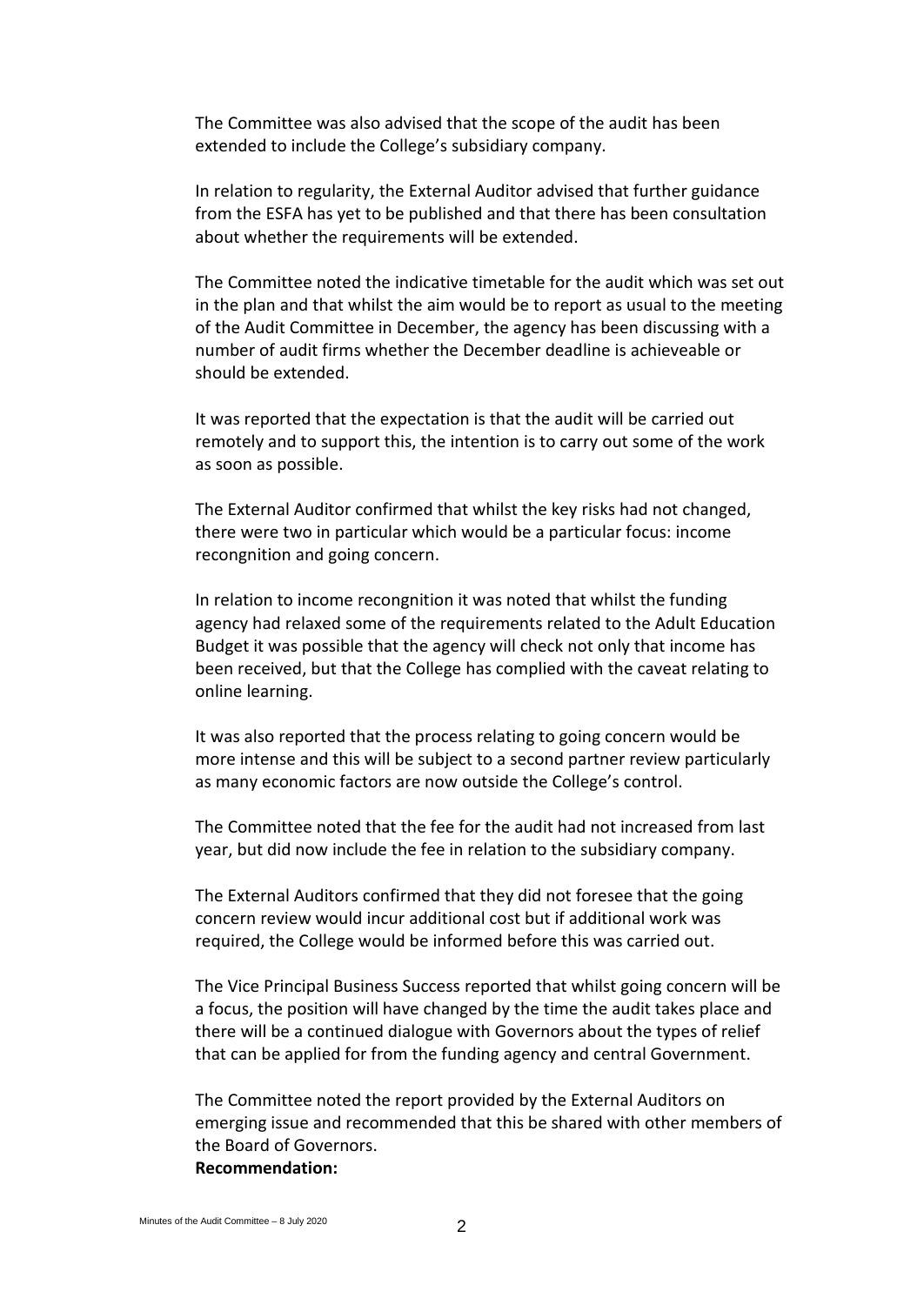# **- That the Board of Governors be recommended to approve the External Audit Plan 2019/20.**

## **06/20 INTERNAL AUDIT REPORTS (ITEM 6)**

The Committee considered two internal audit reports and received an update on the follow up of outstanding actions and completion of the audit plan for 2019/20.

## Curriculum Planning

The review of the adequacy and effectiveness of key controls in respect of curriculum planning at the College resulted in a finding of 'substantial assurance'.

The view of the Internal Auditors is that overall the design of the 'curriculum planning is working effectively and that the College's curriculum planning process is clearly outlined. By involving all of the key stakeholders from across the College's SLT and Governors in the validation process, there is strong oversight of the College's strategic priorities in establishing the curriculum.'

No recommendations were made in the report.

# Staff and Room Utlisation

The review of the adequacy and effectiveness of key controls in respect of arrangements for staff and room utilisation at the College resulted in a finding of 'Substantial Assurance'.

The view of the Internal Auditors was that the 'College's controls around staff utilisation are generally sound with regular reviews of utilisation and effective data analysis conducted. Minor areas for improvement stem from the requirement to tighten controls around the use of TOIL and overtime and hours ensuring that contracts are reflective of the College's working time expectations.'

There were three priority 3 (housekeeping) recommendations made in the report.

The Committee asked whether the College is considering new ways of working as a result of the changes that have taken place as a result of the COVID 19 outbreak and whether staff utilisation and premises utilisation will be looked at differently in the future.

They were advised that the current situation has enabled the College to make savings in relation to utility bills, but there is a need to ensure that those who are working from home are able to do so safely and that learners can get the maximum teaching support from staff.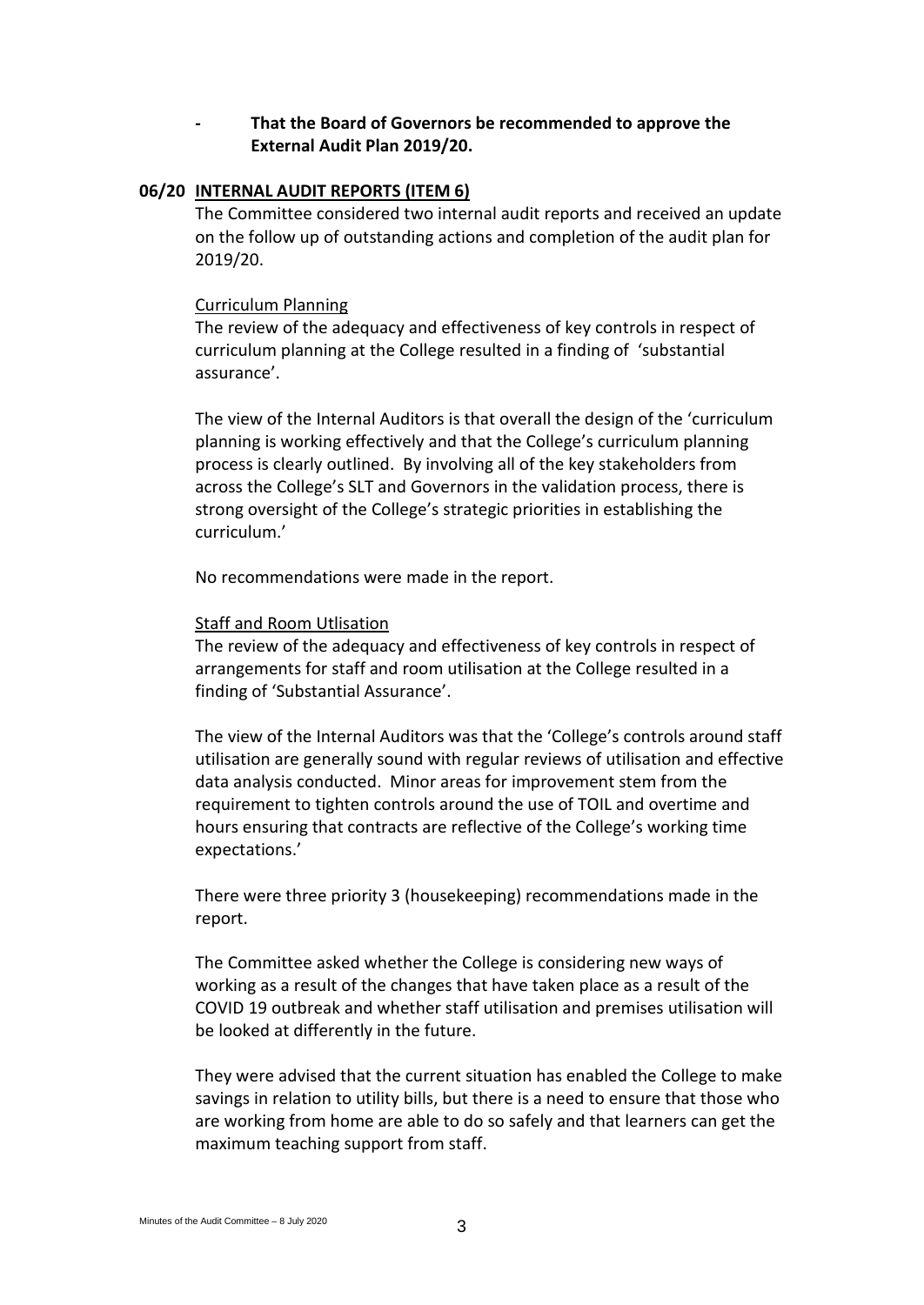Virtual learning may however enable larger group teaching and flexibility in relation to teaching hours.

It was noted that the College had made investment in the IT infrastructure prior to the COVID 19 outbreak, but the Committee asked whether more was needed.

They were advised that there remained some requests for computer hardware and there is a need to address the lack of wi fi for some staff. Generally however the investment that was made in the IT infrastructure has enabled the move to remote working and has proved to be resilient.

#### Follow up report

It was noted that there were only two outstanding actions which would be followed up in advance of the next meeting of the Committee.

#### Progress Report

The Internal Auditors reported that the intention was to complete the outstanding audit reviews and fulfil the Internal Audit plan for 2019/20 by the end of September 2020.

#### **It was resolved that:**

**- the Internal Audit reports be received and the Board of Governors advised of the outcome.**

## **07/20 RISK MANAGEMENT UPDATE (ITEM 7)**

The Vice Principal Business Success presented the report which provided an update in relation to the College's risk register and risk matrix heat map.

It was noted that the Risk Appetite matrix had not been included as it was being updated to reflect the latest changes to the College's strategic responsibilities.

The Committee were advised that there are now 36 risks on the risk register and that whilst a risk relating to COVID 19 was added to the risk register in term 2, a dedicated CV19 risk register has now been prepared.

It was reported that there are now 12 high risks included on the register with an additional 9 high risks relating to COVID 19.

The Vice Principal Business Success highlighted where changes had taken place since Term 2 and in particular the higher level of risks relating to financial sustainability, recruitment, business planning and income.

The Committee commented that the report was informative and thorough and they agreed that it was appropriate to have a separate COVID 19 risk register.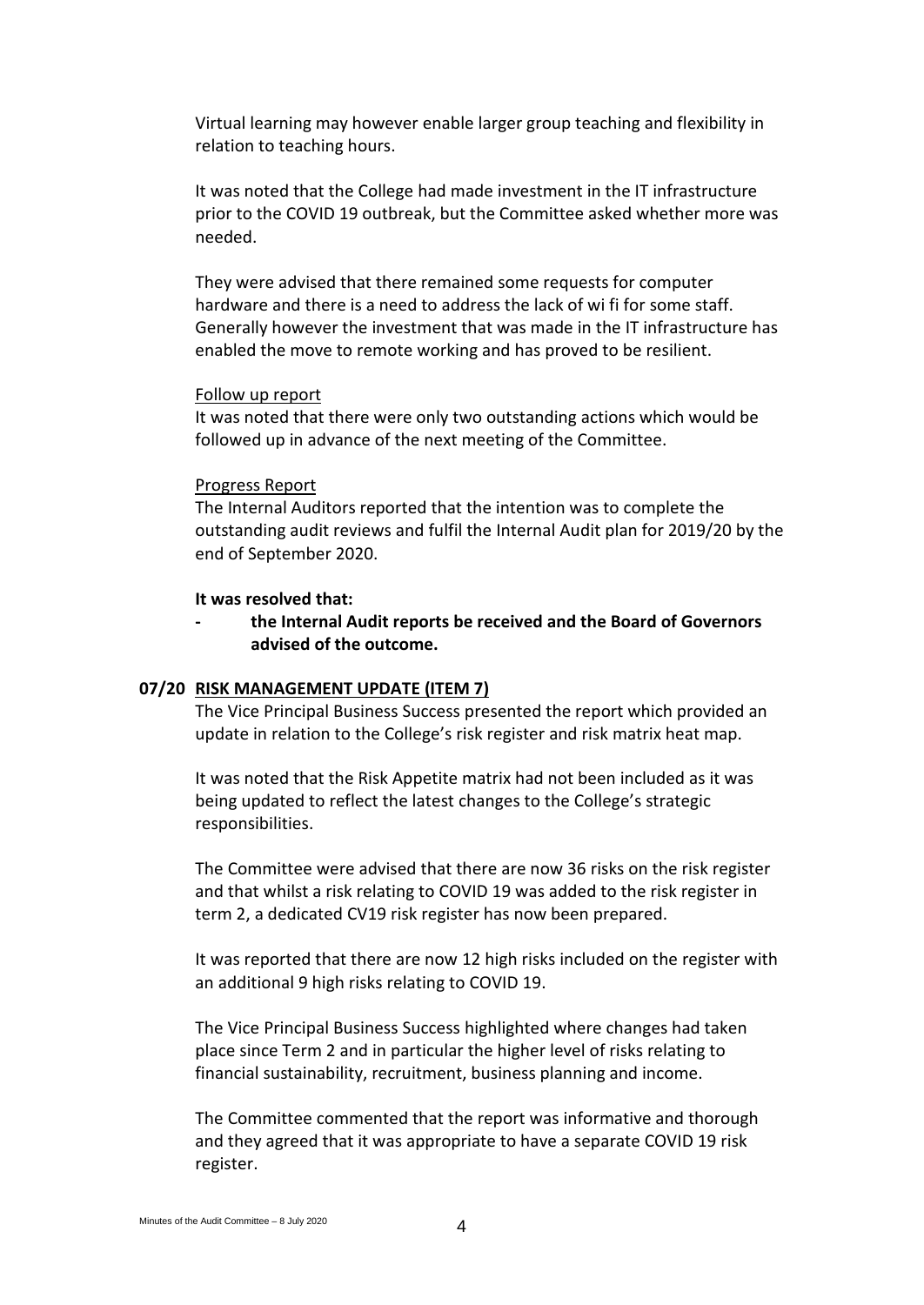It was noted that there appreared to be a number of significant risks where the score had increased from Term 2 and the Committee asked whether this was a trend.

The Vice Principal Business Success advised that whilst currently there was inherently more risk, increases in each risk did not related to failings in controls but in the circumstances relating to each one.

For example in relation to the business model, this is based around the number of students in a class with a teacher which could be affected by the need for social distancing or phasing.

The Vice Principal Business Success also reported that there was a general uncertainty about what the position would be in September 2020.

**It was resolved that the report be noted and submitted to the next meeting of the Board of Governors.**

## **08/20 ANTI-FRAUD CHECKLIST (ITEM 8)**

The Clerk to the Board of Governors presented the report which had been prepared in consultation with the Vice Principal Business Success.

It was reported that the checklist formed part of the Post 16 Audit Code of Practice and the Committee noted the response to each of the points raised, the evidence in support and any action that was required.

The External Auditor commented that for all Audit Committees, one of the most important questions is whether the control environment has changed as a result of the COVID 19 outbreak and the move to remote working.

He reported that many clients are testing their IT systems by sending fake spam emails to staff and the Vice Principal Business Success reported that the College had tested the system in this way.

The Vice Principal Business Success also reported that the College is not complacent about the position and that the two factor authentication adopted by the College has been successful.

**It was resolved that the report be noted and submitted to the next meeting of the Board of Governors.**

#### **09/20 REVIEW OF POLICIES (ITEM 9)**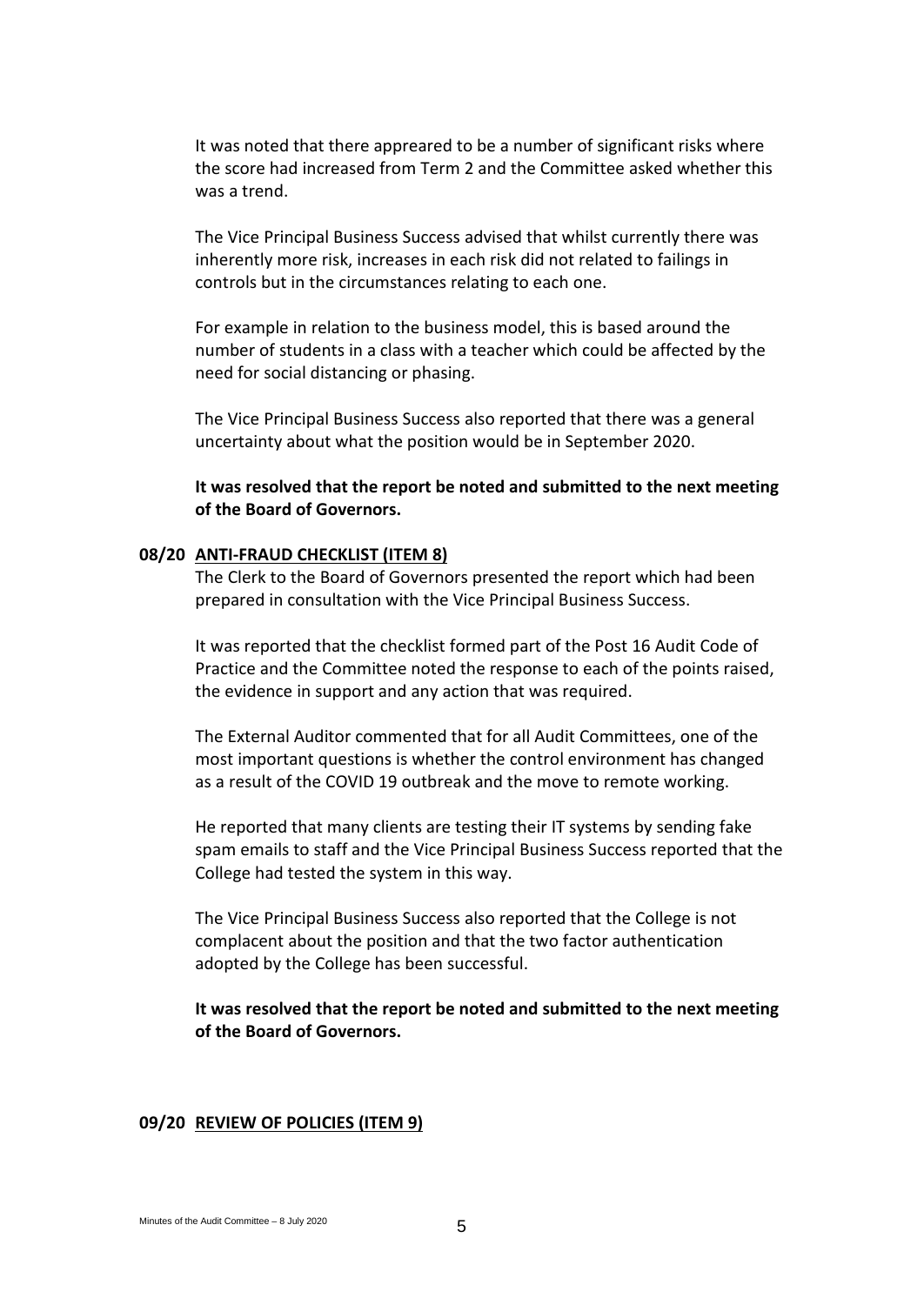The Clerk to the Board of Governors presented the report and advised that the Anti Fraud Policy and Anti Bribery Policy had been reviewed and were presented for approval by the Committee.

The Committee noted the basis upon which the Anti-Bribery Policy had been prepared and that following approval by the Board of Governors the updated policies would be circulated together with a briefing for all staff.

# *(Action: Clerk)*

It was also noted that the Fraud Response plan would be updated and presented for consideration by the Committee at its next meeting.

## **Recommendation:**

**- That the Board of Governors approve the Anti-Fraud Policy and Anti-Bribery Policy.**

# **10/20 DATA QUALITY ASSURANCE**

The Committee noted that in accordance with the Code of Good Governance for English Colleges there is a requirement that the Board of Governors ensure that effective arrangements are in place for the management and quality assurance of data and that this assurance should include a statement on data quality from the Audit Committee.

This reflects a similar provision in the Audit Code of Practice for HEI's but it was reported that in the HE Code, the requirement related to the management and quality assurance of data submitted to relevant agencies.

The Committee discussed the position relating to the provision of this type of assurance and whilst it was accepted in principle, there was a concern about how this would be quantified and how the assurance would be given.

It was also noted that there was a link with the Internal Audit process and levels of Board assurance.

The Committee agreed that it was important to ensure that they were obtaining appropriate levels of assurance in the most effective way and that the matter should be given further consideration before a statement could be included in the Audit Committee Annual Report.

# *(Action: Vice Principal Business Success/Clerk)*

#### **Resolved:**

**- That the provision of an opinion in relation to data quality be given further consideration as part of the development of the Board Assurance Framework.**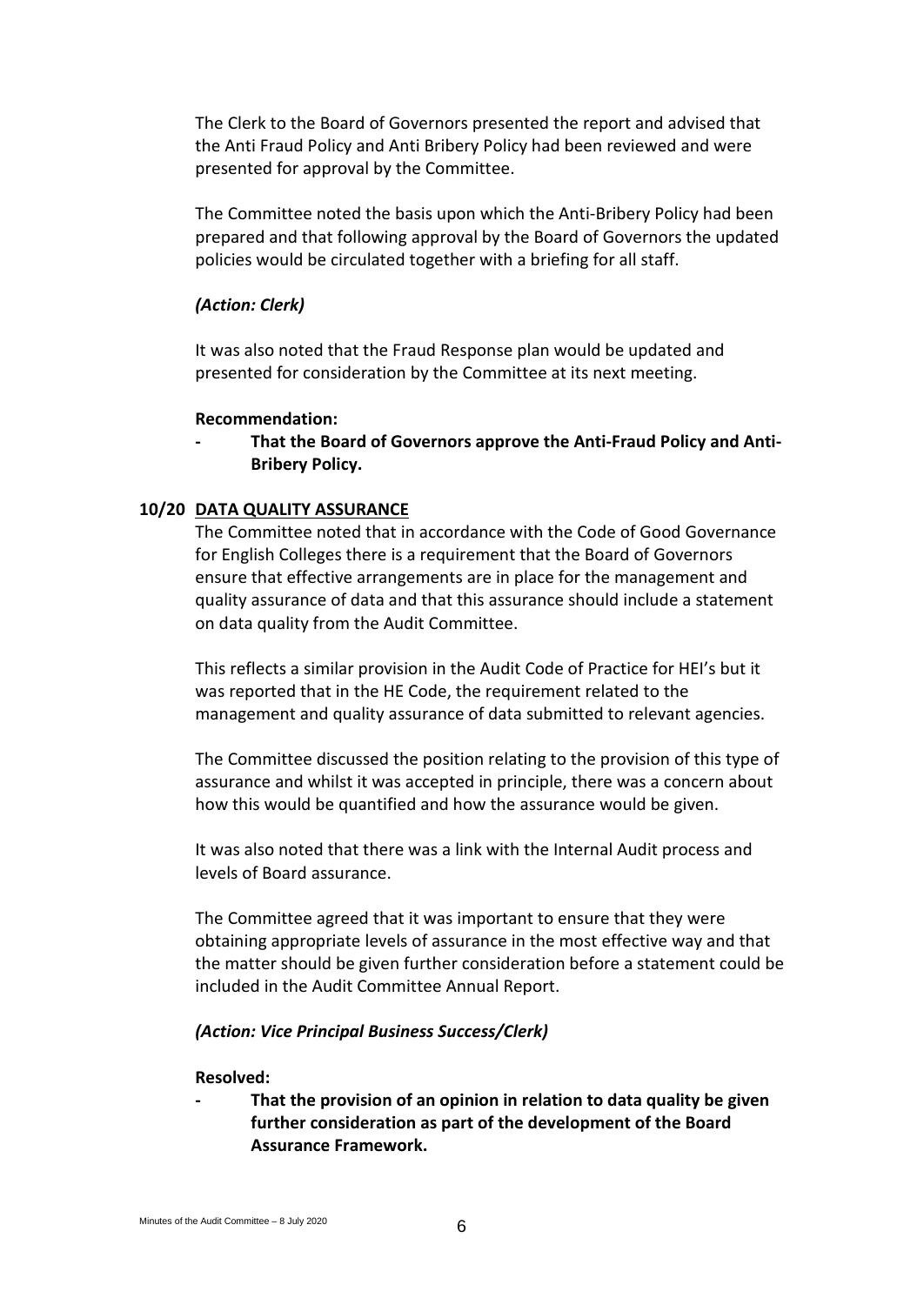# **11/20 PROCUREMENT OF INTERNAL AUDIT SERVICES (ITEM 11) CONFIDENTIAL REPORT**

The Committee considered the report from the Vice Principal Business Success which detailed the process that had taken place to procure the Internal Audit service.

The Committee noted that the process complied with the UK Procurement Regulations and also noted procurement timeline and the evaluation of tenders that had taken place.

It was reported that three audit firms had been invited to attend supplier presentations to a College panel which included two members of the Audit Committee and the Clerk following which a recommendation on appointment was being made to appoint TIAA Ltd.

Having considered the presentations and the evaluation of tenders, the panel considered that TIAA Ltd had shown the best understanding of the College's intended approach to gain flexibility and use work carried out by third parties to d into the audit.

This had also been tested by taking a reference from a College where TIAA Ltd already acted as the Internal Auditors.

The recommendation is that TIAA Ltd be appointed for a period of three years with an option to extend for a further two-year period with no increase in fees during the first three years.

It was noted that the contract would be for a core number of audit days with the College having the flexibility to appoint third parties to carry out other reviews e.g by an expert in the field or by peer review.

The Committee asked how the Internal Auditors would form their audit opinion if work was carried out by third parties as they were unlikely to place reliance on these opinions.

The Vice Principal Business Success reported that this had been specifically discussed to ensure that there was a balance of reporting and to ensure that an overall audit opinion would be provided. It was noted that it would be beneficial for the Internal Auditors to be involved in developing the Board Assurance framework to support this process.

The External Auditors commented that they supported the approach that was being taken, but commented that this would place the onus on the Committee and Senior Managers to identify risk and the level of assurances that were needed.

## **It was resolved that:**